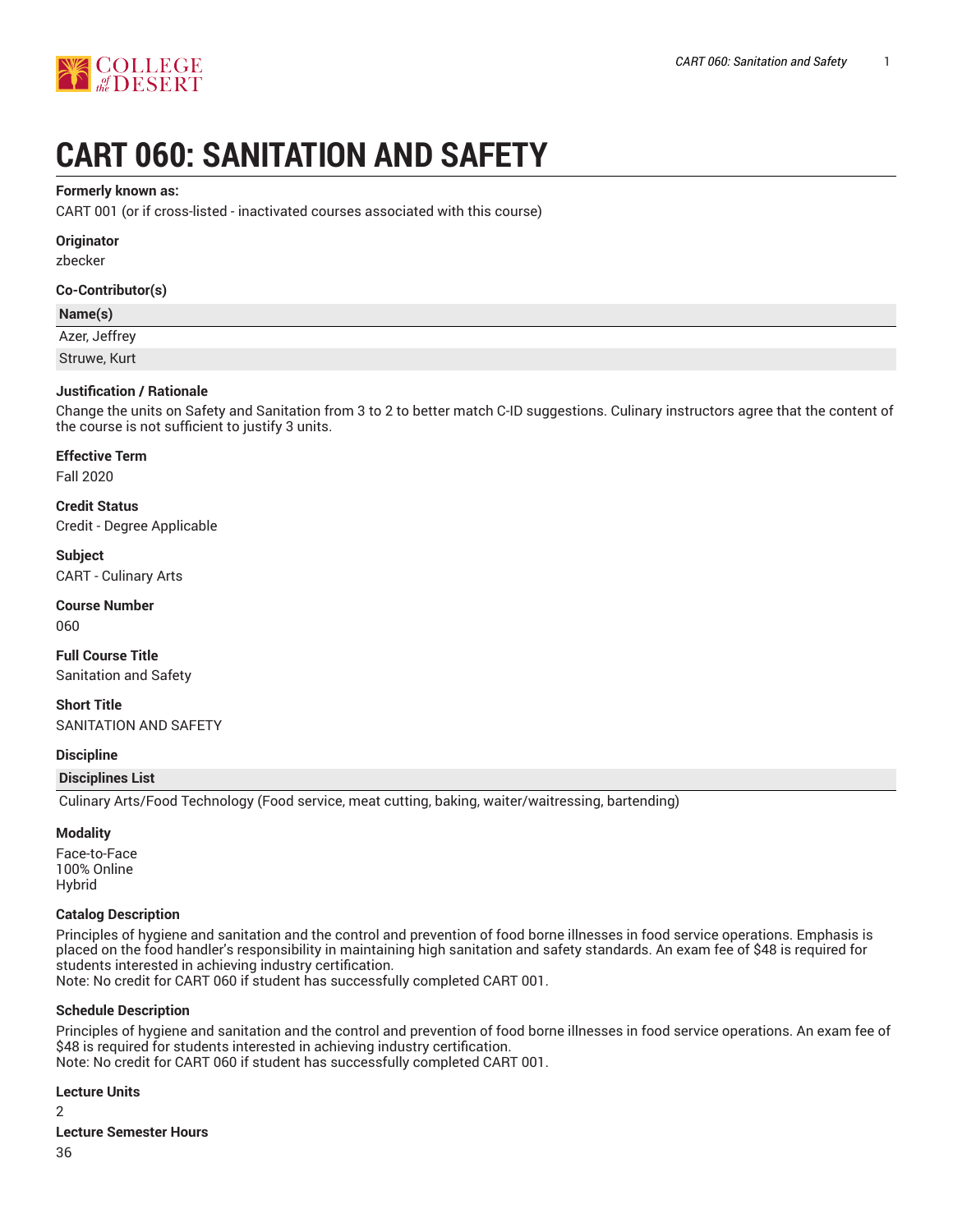

**Lab Units**

 $\Omega$ 

**In-class Hours** 36

**Out-of-class Hours** 72

**Total Course Units**

2 **Total Semester Hours**

108

## **Required Text and Other Instructional Materials**

**Resource Type** Book

**Author**

National Restaurant Association

**Title** Servsafe Coursebook

**Edition**

7th

**Publisher**

National Restaurant Association Educational Foundation (NRAEF)

**Year**

2017

## **College Level**

Yes

**ISBN #** 978-1-58280-332-6

#### **Class Size Maximum**

35

## **Course Content**

- 1. Development of sanitation standards in the U.S.
	- History
	- Legislation
	- Role of government agencies
	- Comparison to world standards
- 2. The microbiology of food.
	- Bacteria
	- Fungi
	- Virus
	- Parasites
- 3. Food borne illnesses.
	- Infections
	- Intoxications
	- Allergies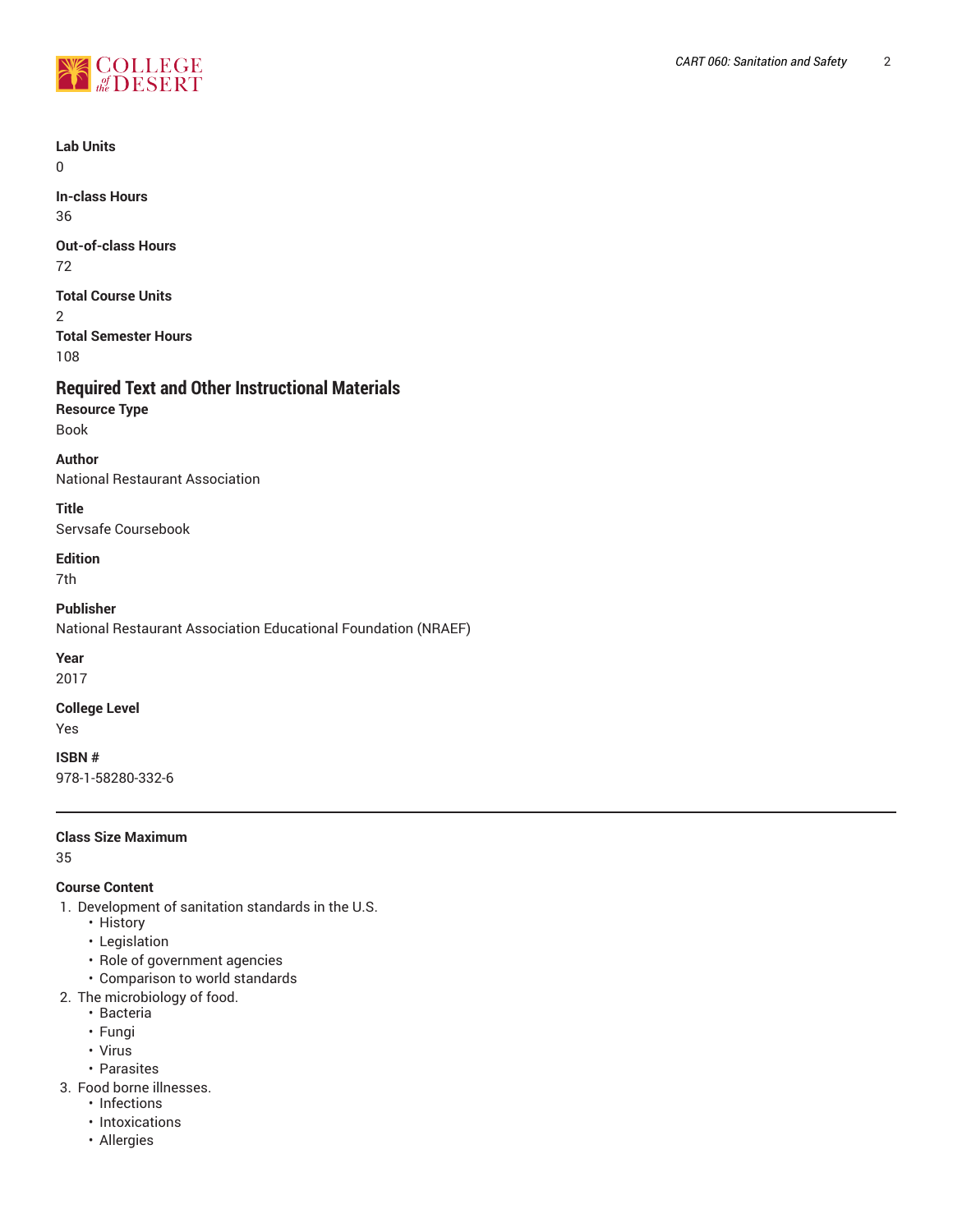

- Food intolerances
- Prevention symptoms and treatments
- 4. Sanitation Standards.
	- The role of temperature and thermometers
		- Purchasing
		- Receiving
		- Storing foods
		- Food preparation
		- Service
		- Equipment
	- Issuing
- 5. HACCP Hazard Analysis Critical Control Point.
- 6. The Role of Health Department Sanitarians.
- 7. Sanitary Facilities/environmental concerns and care of:
	- Floors, walls, ceilings
		- Ventilation systems
		- Waste management
		- Utilities
		- Facility and equipment layout
			- Local, state and federal requirements
	- California Retail Food Code
- 8. Insect and rodent control in food service.
- 9. Safety.
	- Policies and procedures
	- Accident prevention
	- Crisis management
- 10. Fire prevention techniques in food and storage.
- 11. Management's role in training employees.

#### **Course Objectives**

|             | <b>Objectives</b>                                                                                                                                  |
|-------------|----------------------------------------------------------------------------------------------------------------------------------------------------|
| Objective 1 | Identify basic safety and accident prevention techniques.                                                                                          |
| Objective 2 | Explain the roles of the food service worker and manager in the prevention of food borne illnesses.                                                |
| Objective 3 | Explain the role of the health department sanitarian and evaluate a sanitation report.                                                             |
| Objective 4 | Identify steps to establishing a HACCP Plan.                                                                                                       |
| Objective 5 | Pass Food Service Sanitation Management Exam with a score of 75% or higher.                                                                        |
| Objective 6 | Identify food or carrier sources of major food borne illnesses, bacteria, viruses, fungi and parasites and list at least<br>four symptoms of each. |

#### **Student Learning Outcomes**

|           | Upon satisfactory completion of this course, students will be able to:                                                                                                              |
|-----------|-------------------------------------------------------------------------------------------------------------------------------------------------------------------------------------|
| Outcome 1 | Identify steps to establishing a Hazard Analysis and Critical Control Point (HACCP) plan, explain the role of the health<br>department sanitarian and evaluate a sanitation report. |
| Outcome 2 | Explain the roles of the food service worker and manager in the prevention of food borne illnesses.                                                                                 |
| Outcome 3 | Identify basic safety and accident prevention techniques.                                                                                                                           |

#### **Methods of Instruction**

| <b>Method</b>                      | Please provide a description or examples of how each instructional<br>method will be used in this course. |
|------------------------------------|-----------------------------------------------------------------------------------------------------------|
| Lecture                            | Presentation of topics in context with industry relevant examples.                                        |
| <b>Discussion</b>                  | Individual and group discussion of industry relevant safety and<br>sanitation topics.                     |
| Demonstration, Repetition/Practice | Visit food establishments to evaluate safety and sanitation and post<br>written critique.                 |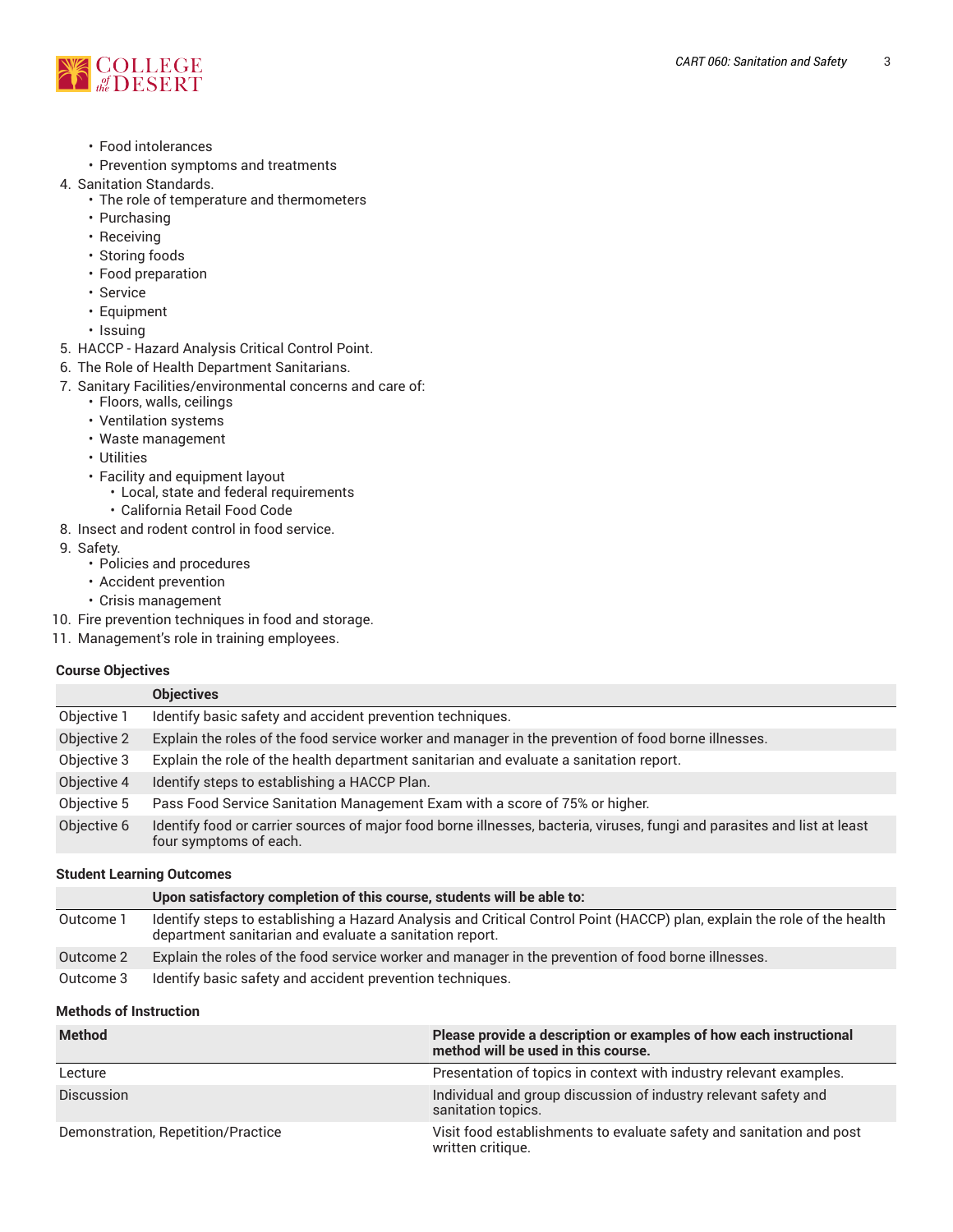

| Observation           | Students will report on personal experience and observation of<br>hospitality establishments |
|-----------------------|----------------------------------------------------------------------------------------------|
| Methods of Evaluation |                                                                                              |

| <b>Method</b>                                    | Please provide a description or examples of how<br>each evaluation method will be used in this course.                                                              | <b>Type of Assignment</b> |
|--------------------------------------------------|---------------------------------------------------------------------------------------------------------------------------------------------------------------------|---------------------------|
| Presentations/student demonstration observations | Assignments are submitted to LMS and graded<br>by instructor. Demonstration of appropriate and<br>inappropriate food handling scenarios researched<br>out-of-class. | In and Out of Class       |
| Written homework                                 | Students evaluate local food establishments and<br>submit written evaluations of safety and sanitation<br>ISSUES.                                                   | Out of Class Only         |
| Tests/Quizzes/Examinations                       | Timed quizzes covering material from both text and In Class Only<br>classroom lectures.                                                                             |                           |

#### **Assignments**

#### **Other In-class Assignments**

- 1. Lecture on topics in context with industry specific examples.
- 2. Viewing of films and slide programs, submission of written evaluations.
- 3. Listening to sound recordings.
- 4. Special reports by students, in panel or singly.
- 5. Examinations of various types, such as essay and multiple choice.

#### **Other Out-of-class Assignments**

- 1. Reading in the textbook and in recommended supplementary literature.
- 2. Viewing of films and slide programs and submission of written summary and evaluation.
- 3. Visit local food establishments and submit written evaluation of safety and sanitation practices observed.
- 4. Worksheets on vocabulary and regulations.

## **Grade Methods**

Letter Grade Only

## **Distance Education Checklist**

**Include the percentage of online and on-campus instruction you anticipate.**

**Online %**

100

## **Instructional Materials and Resources**

**If used, explain how specific materials and resources outside the LMS will be used to enhance student learning.** Students use the assigned textbook and web to find information.

## **Effective Student/Faculty Contact**

Which of the following methods of regular, timely, and effective student/faculty contact will be used in this course?

#### **Within Course Management System:**

Timely feedback and return of student work as specified in the syllabus Discussion forums with substantive instructor participation Private messages Online quizzes and examinations Weekly announcements

#### **For hybrid courses:**

Scheduled Face-to-Face group or individual meetings Orientation, study, and/or review sessions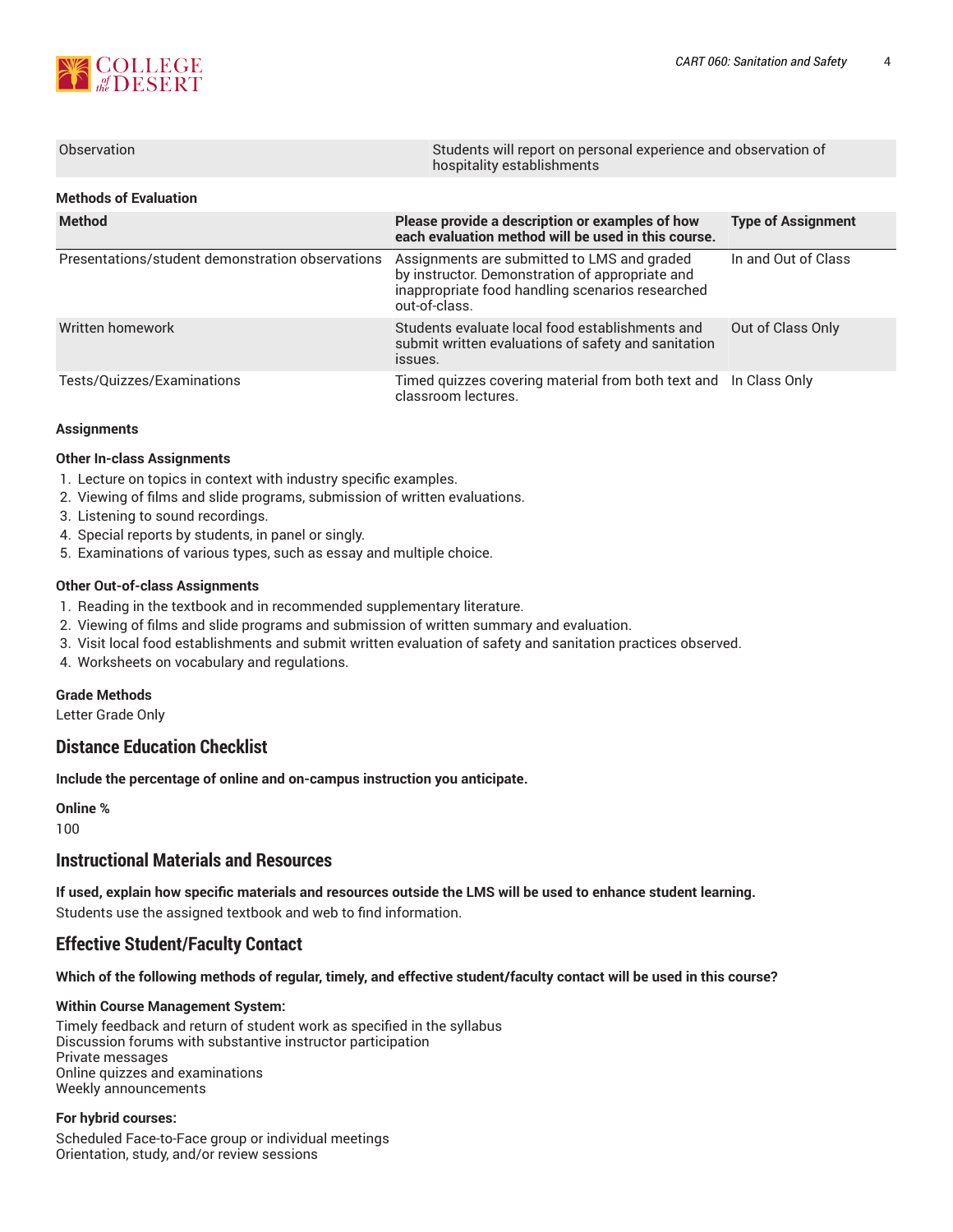

## Briefly discuss how the selected strategies above will be used to maintain Regular Effective Contact in the course.

Students are in constant contact with the instructor through email or LMS.

#### **If interacting with students outside the LMS, explain how additional interactions with students outside the LMS will enhance student learning.**

Students are able to email instructor directly.

## **Other Information**

Provide any other relevant information that will help the Curriculum Committee assess the viability of offering this course in an online **or hybrid modality.**

This course is lecture only and does not require F2F interaction or lab. In the Culinary program students are in the kitchen for many hours each day and offering lecture only classes online allows more flexibility and the ability to complete the certificate in a timely manner.

## **MIS Course Data**

**CIP Code** 12.0500 - Cooking and Related Culinary Arts, General.

**TOP Code** 130630 - Culinary Arts

**SAM Code** D - Possibly Occupational

**Basic Skills Status** Not Basic Skills

**Prior College Level** Not applicable

**Cooperative Work Experience** Not a Coop Course

**Course Classification Status** Credit Course

**Approved Special Class** Not special class

**Noncredit Category** Not Applicable, Credit Course

**Funding Agency Category** Not Applicable

**Program Status** Program Applicable

**Transfer Status** Transferable to CSU only

**Allow Audit** No

**Repeatability** No

**Materials Fee** No